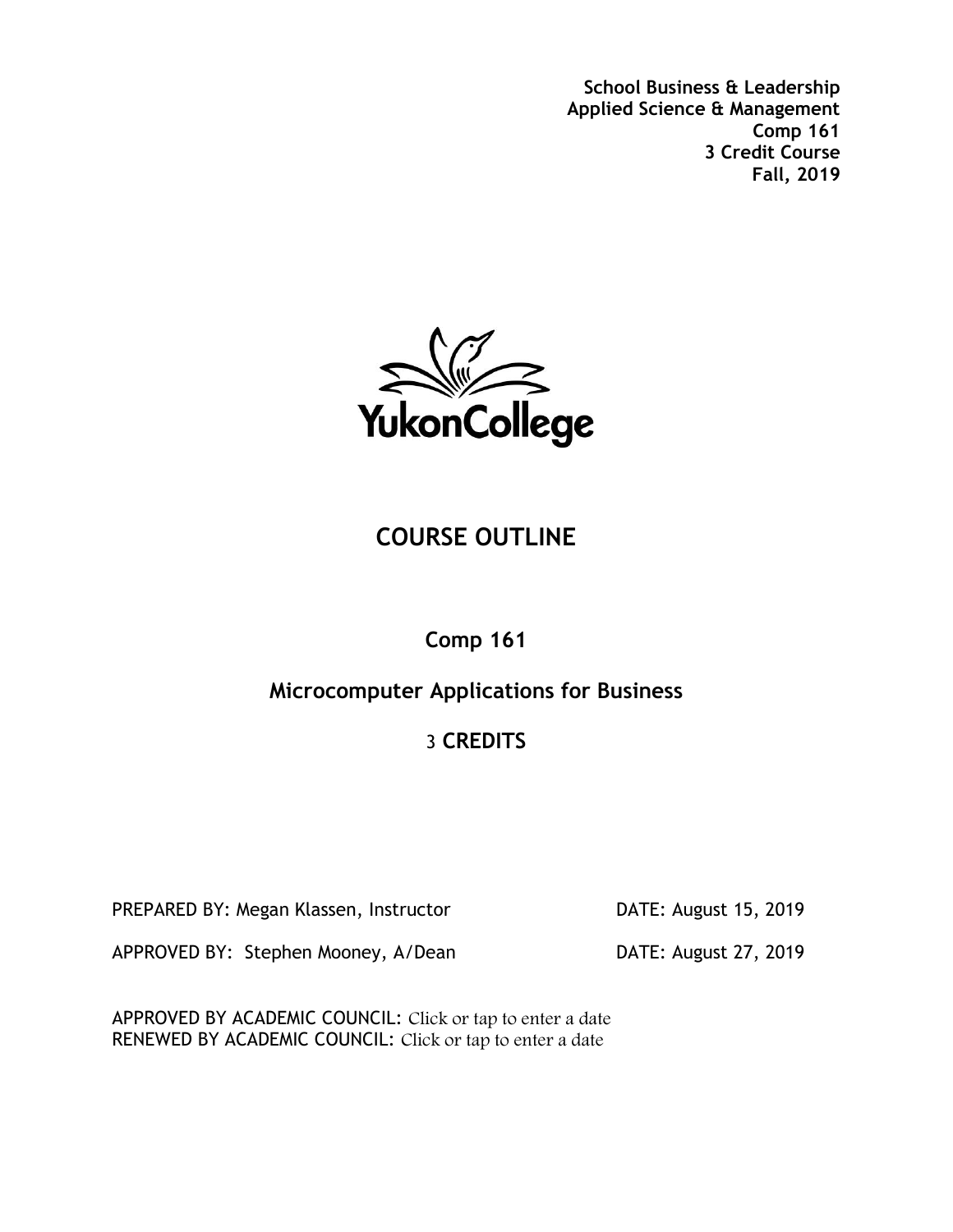



This work is licensed under the Creative Commons Attribution-NonCommercial-ShareAlike 4.0 International License. To view a copy of this license, visit http://creativecommons.org/licenses/by-nc-sa/4.0/.

Version 1.1 revised and approved by Academic Council: June 20, 2018 Academic Council, Governance Office Academic Council MyYC: Policies, Procedures and Forms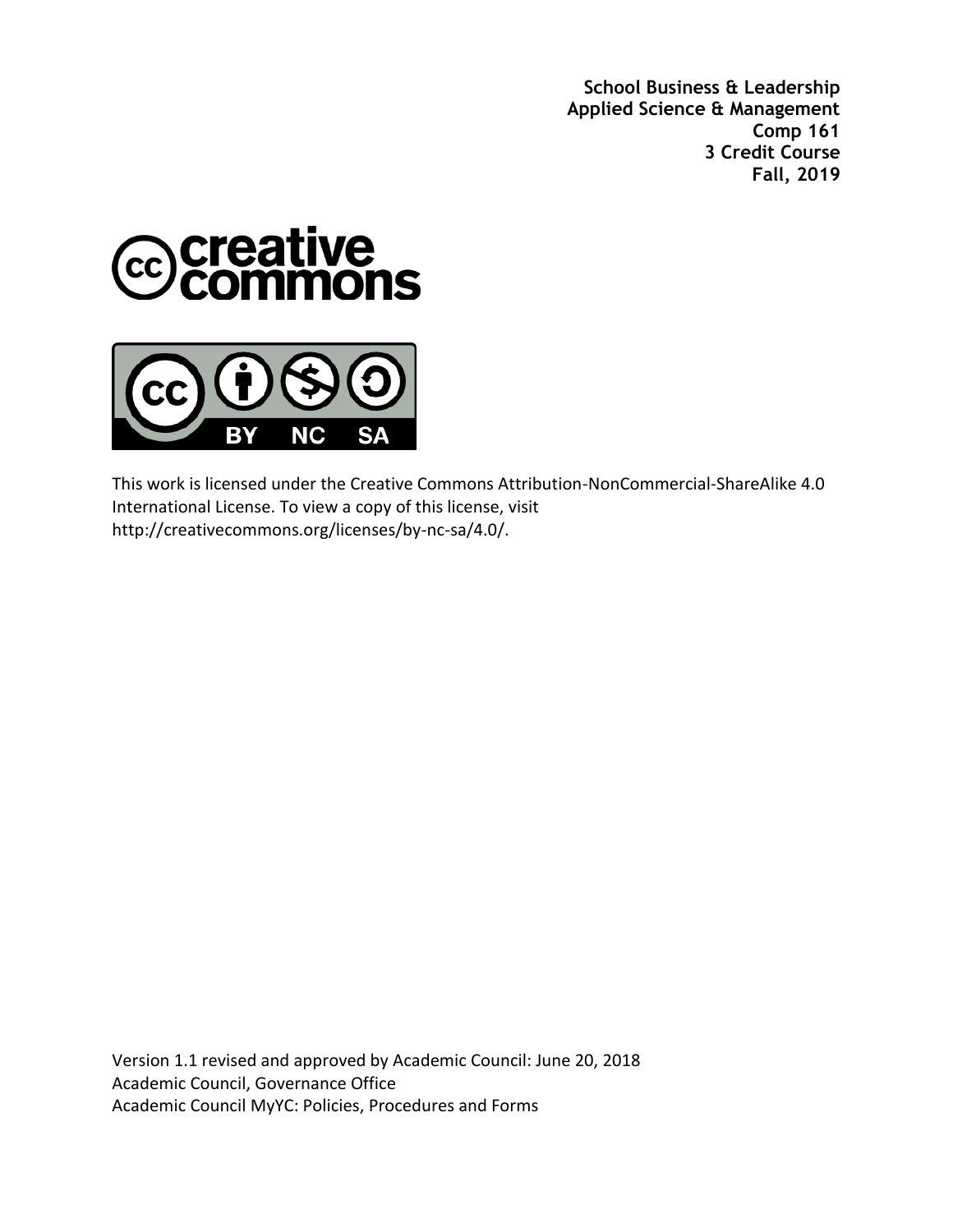## **Microcomputer Applications for Business**

| <b>OFFICE HOURS: By appointment</b> |
|-------------------------------------|
| <b>CLASSROOM: A2408</b>             |
| TIME: Thursday 6pm - 9pm            |
| DATES: September 5 - December 5     |
|                                     |

### **COURSE DESCRIPTION**

The goal of COMP 161 is for students to become independent and effective computer application users, in both their current studies and future careers. The course will provide students with hands-on interaction with common applications for analysis and problem-solving. It is not a training course in specific software.

Students will have practical knowledge of common business situations in a multinations context in which computer applications are used. The course is intended to provide students with a foundation for further independent learning.

#### **PREREQUISITES**

Students are required to have a working ability with Windows, good keyboarding and mouse skills, grammar and spelling skills along with good skills in problem-solving mathematics. Video tutorial information will be available in the Learning Commons for students to work through on a self-study basis outside of class time to familiarize themselves with the basics of the software application programs used in class. (Note that students are expected to have those abilities in mathematics normally indicated by a minimum grade of 75% in Grade 11 math or 75% in MATH 050 prior to entering the course).

## **RELATED COURSE REQUIREMENTS**

None.

## **EQUIVALENCY OR TRANSFERABILITY**

In-progress.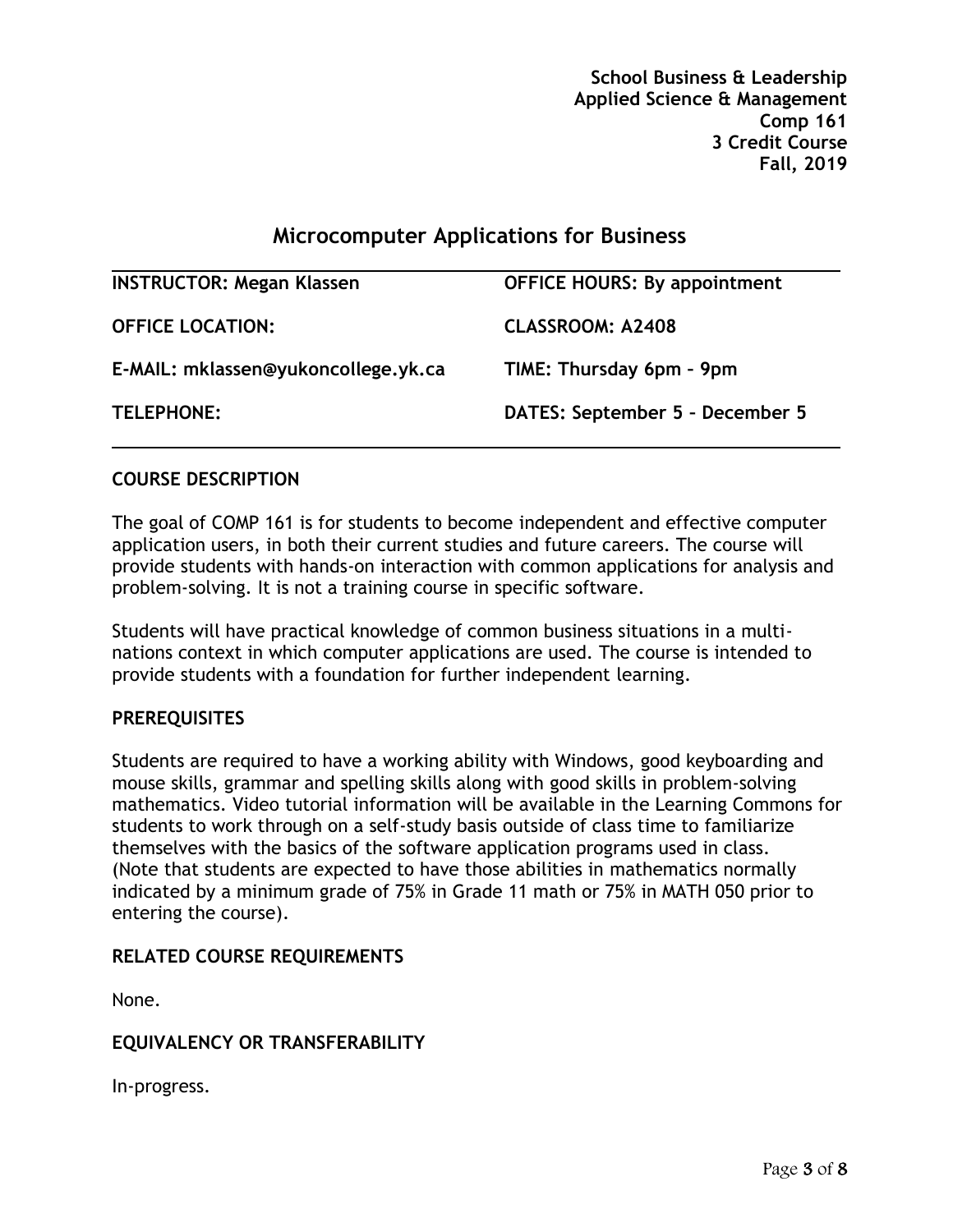### **LEARNING OUTCOMES**

Upon successful completion of the course, students will be able to

- Create business correspondence (letters, proposals and reports) effectively using templates, styles and mail merge.
- Create appropriate charts to properly represent the analysis of business data.
- Apply the elements of a good business presentation using appropriate computer applications.
- Create a basic web page for a business using generally accepted web design guidelines.
- Demonstrate the ability to work in a team environment sharing individual knowledge of computer applications.

### **COURSE FORMAT**

Course instruction will be "hands on" and instruction will take place in the computer lab. Each module of the course will begin with an assessment of students' knowledge and familiarity with the software being used. Students should expect to spend time outside of regularly scheduled class time to learn the basics of the software using selfpaced tutorials in the Learning Commons or on the course page. Classes are 3 hours in length and time will be focused on learning and applying business concepts using various software applications. Students should also plan to spend extra hours throughout the week as required to work on skills and to work on the course assignments.

#### **ASSESSMENTS:**

#### **Attendance & Participation**

Regular student attendance and participation are essential. The material covered in class will be cumulative, and missing a class(es) will put a student at a serious disadvantage. Many very specific skills must be mastered, and a great deal of specific information must be understood.

If you do miss a class(es), please let the instructor know in advance, if possible, and the instructor can then tell you how to make up for the missed class(es). Upon returning to class after any absence, students are responsible for checking with the instructor to pick up handouts and assignments.

#### **Assignments**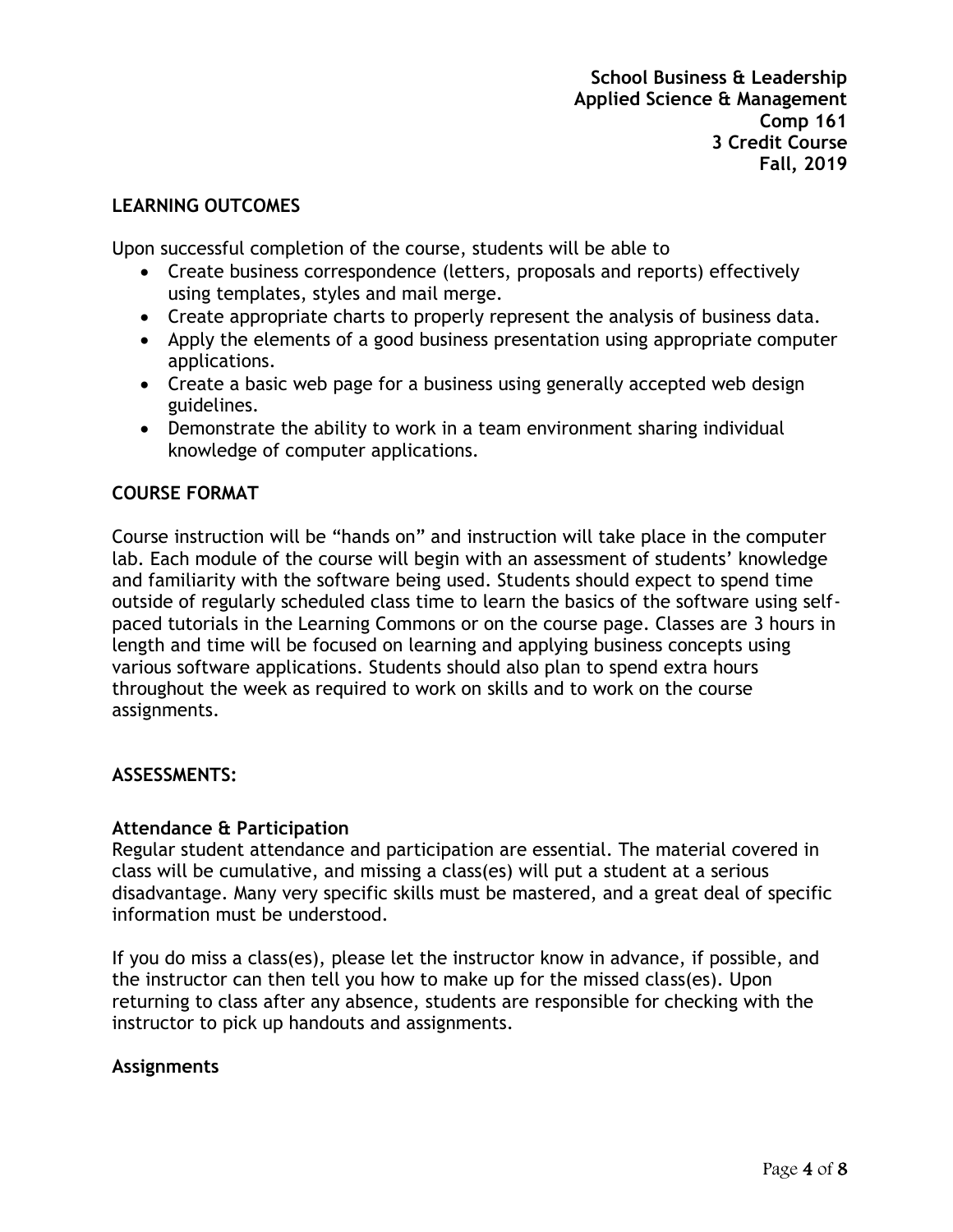There will be 4 assignments as follows:

- 1. Format a business proposal report and prepare form letters using a data source.
- 2. Case study analysis assessing charting data skills and the use of Excel's analysis tools.
- 3. Design and create a team presentation.
- 4. Prepare a basic business web page using skills learned in this course.

## **EVALUATION:**

| Assignment 1 | 20%  |
|--------------|------|
| Assignment 2 | 30%  |
| Assignment 3 | 30%  |
| Assignment 4 | 20%  |
| Total        | 100% |

## **REQUIRED TEXTBOOKS AND MATERIAL**

Shelly Cashman Series: Microsoft Office 365 OFFICE 2016 (Intermediate). Boston, MA: Cengage Learning. ISBN 9781337496919. Students must purchase the book with SAM Access Code.

Students will have access to learning resources in the College Learning Commons and on the course page.

## **ACADEMIC AND STUDENT CONDUCT**

Information on academic standing and student rights and responsibilities can be found in the current Academic Regulations that are posted on the Student Services/ Admissions & Registration web page.

## **PLAGIARISM**

Plagiarism is a serious academic offence. Plagiarism occurs when a student submits work for credit that includes the words, ideas, or data of others, without citing the source from which the material is taken. Plagiarism can be the deliberate use of a whole piece of work, but more frequently it occurs when students fail to acknowledge and document sources from which they have taken material according to an accepted manuscript style (e.g., APA, CSE, MLA, etc.). Students may use sources which are public domain or licensed under Creative Commons; however, academic documentation standards must still be followed. Except with explicit permission of the instructor, resubmitting work which has previously received credit is also considered plagiarism. Students who plagiarize material for assignments will receive a mark of zero (F) on the assignment and may fail the course. Plagiarism may also result in dismissal from a program of study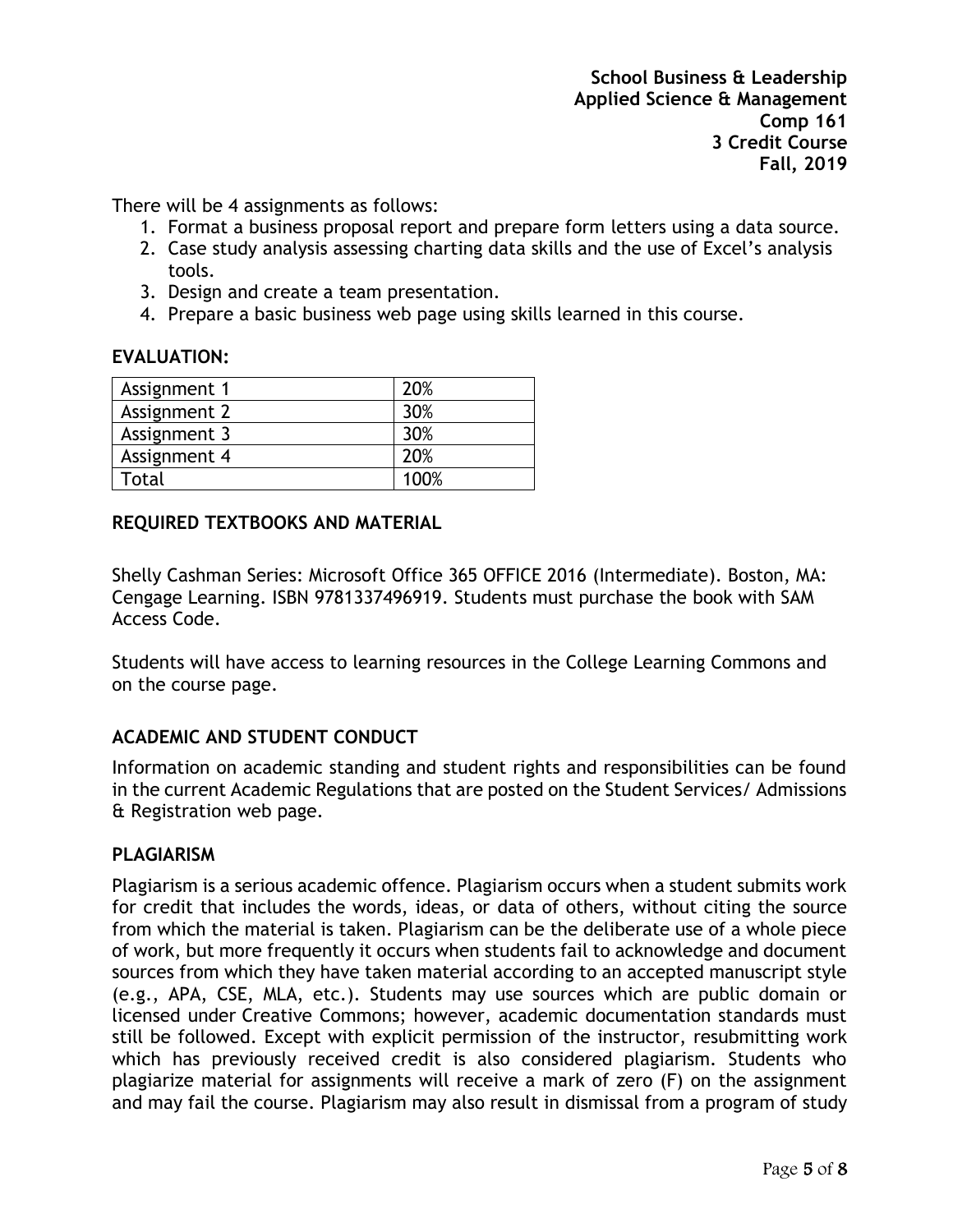or the College.

## **YUKON FIRST NATIONS CORE COMPETENCY**

Yukon College recognizes that a greater understanding and awareness of Yukon First Nations history, culture and journey towards self-determination will help to build positive relationships among all Yukon citizens. As a result, to graduate from ANY Yukon College program, you will be required to achieve core competency in knowledge of Yukon First Nations. For details, please see [www.yukoncollege.yk.ca/yfnccr.](http://www.yukoncollege.yk.ca/yfnccr)

## **ACADEMIC ACCOMMODATION**

Reasonable accommodations are available for students requiring an academic accommodation to fully participate in this class. These accommodations are available for students with a documented disability, chronic condition or any other grounds specified in section 8.0 of the Yukon College Academic Regulations (available on the Yukon College website). It is the student's responsibility to seek these accommodations. If a student requires an academic accommodation, he/she should contact the Learning Assistance Centre (LAC): lac@yukoncollege.yk.ca.

| Date         | <b>Topic</b>                                                                                                                                                  |                 |
|--------------|---------------------------------------------------------------------------------------------------------------------------------------------------------------|-----------------|
| September 5  | <b>Introduction to Course</b><br>Creating a Document with a Title Page, Lists, Tables, and a<br>Watermark                                                     |                 |
| September 12 | Using a Template to Create a Resume<br>Generating Form Letters, Mailing Labels, and a Directory                                                               | Word Processing |
| September 19 | Generating Form Letters, Mailing Labels, and a Directory<br><b>Word Processing Assignment Due</b><br>Creating and Editing a Worksheet (Start of Spreadsheets) |                 |
|              |                                                                                                                                                               |                 |

## **TOPIC OUTLINE**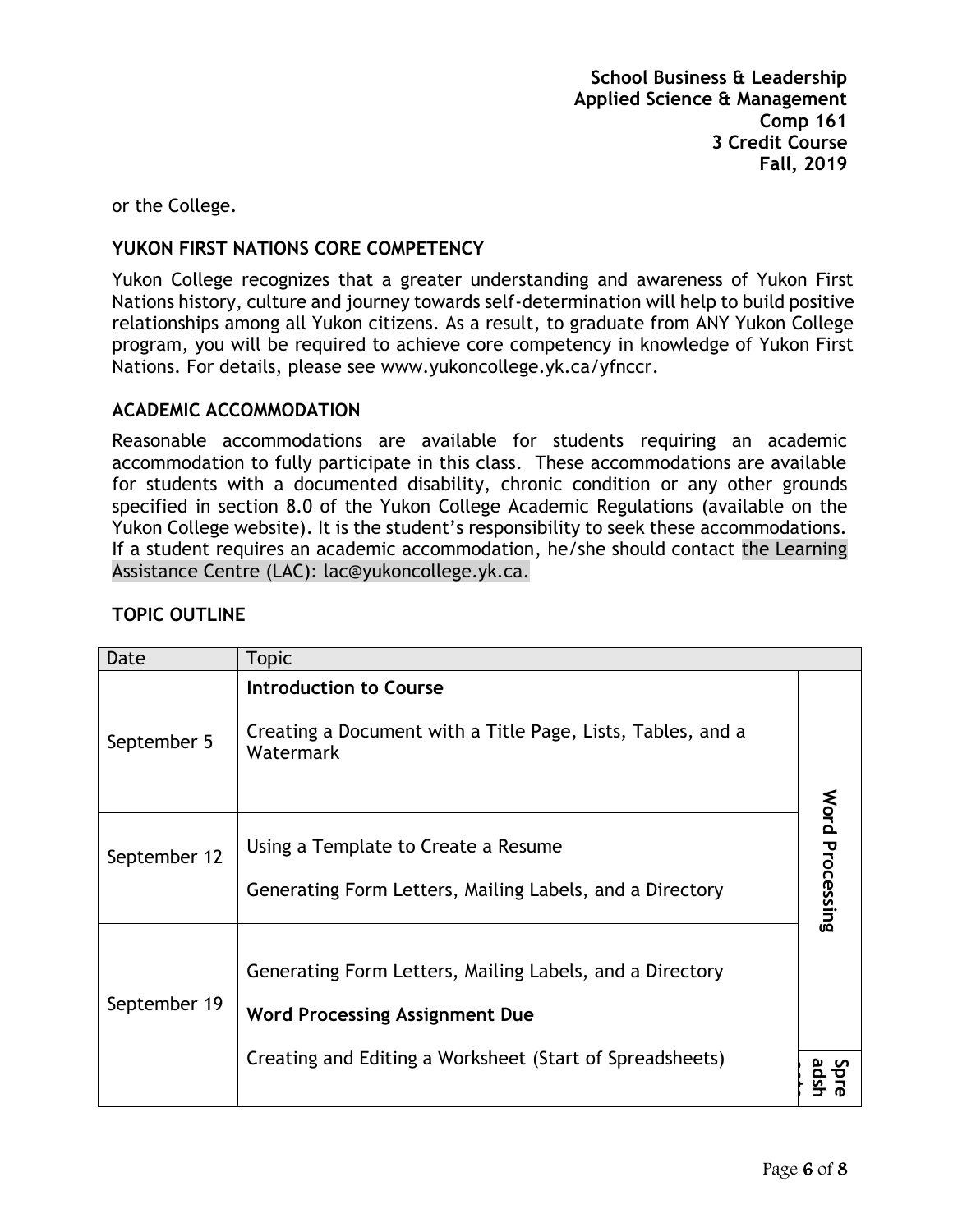| September 26 | Creating and Editing a Worksheet<br>Formulas, Functions, and Formatting                                                       |               |
|--------------|-------------------------------------------------------------------------------------------------------------------------------|---------------|
| October 3    | Formulas, Functions, and Formatting<br>Working with Large Worksheets, Charting, and What-If-Analysis                          |               |
| October 10   | Working with Large Worksheets, Charting, and What-If-Analysis<br>Financial Functions, Data Tables, and Amortization Schedules |               |
| October 17   | Financial Functions, Data Tables, and Amortization Schedules                                                                  |               |
| October 24   | Using Data Tables, Using Lookup and If Functions and Designing<br><b>Forms</b>                                                |               |
|              | Creating, Sorting, and Querying a Table                                                                                       |               |
|              | Creating Templates and Importing Data                                                                                         |               |
| October 31   | Formula Auditing, Data Validation, and Complex Problem<br>Solving                                                             |               |
| November 7   | Formula Auditing, Data Validation, and Complex Problem<br>Solving                                                             |               |
|              | <b>Spreadsheet Assignment Due</b>                                                                                             |               |
|              | <b>Creating and Formatting Information Graphics</b>                                                                           | Presentations |
| November 14  | Collaborating on and Delivering a Presentation<br>Navigating Presentations Using Hyperlinks and Action Buttons                |               |